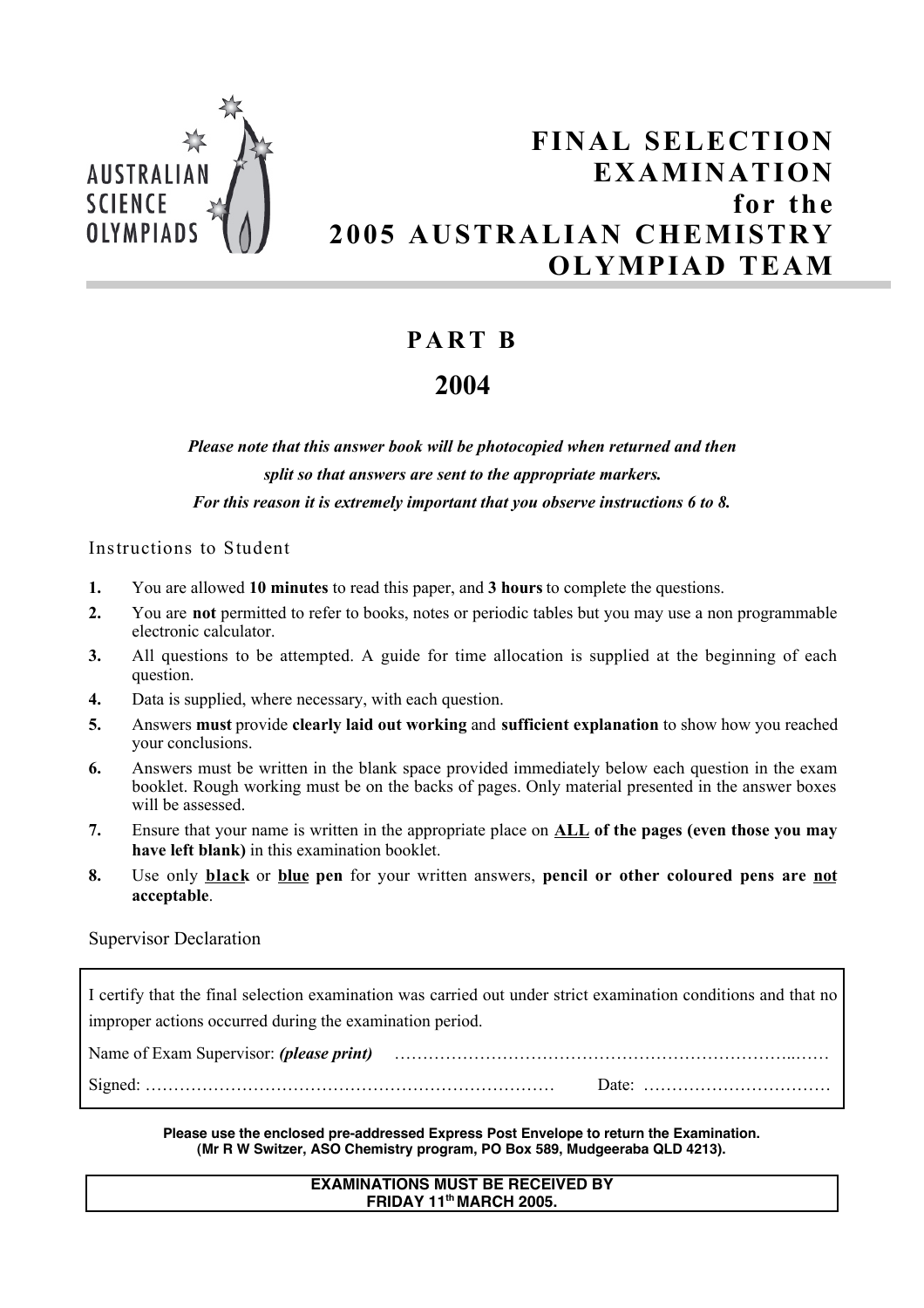#### **Question 1 (20 minutes)**

- The theory of promotion-hybridization is quite successful at explaining why covalent molecules with a central atom from period 3 or higher (e.g.  $SF<sub>6</sub>$ ,  $PF<sub>5</sub>$ , I<sub>3</sub>) are stable even though they are hypervalent (i.e. they appear to "exceed the octet rule"). However, hybridization is inadequate in explaining the remarkable stability of molecules such as the so-called "hyperlithiated" carbon species such as  $CL<sub>6</sub>$ . Molecular orbital theory can be applied to  $CL<sub>6</sub>$ (Reed and Weinhold, 1985) for an alternate explanation to when and why hypervalent molecules with central atom of period 2 can be stable.
- Of all the different types of atomic orbitals (e.g. s,  $p_x$ ,  $d_y$ , etc) of a general central atom, six of these will participate in the forming of sigma bonds with the molecular orbitals of six ligands in an octahedral geometry. The valence s orbital is one of them. Note that the ligands approach the central atom along the three coordinate axes.
- (a) Which other five atomic orbitals can also do this?
	- Now, we shall consider the molecular orbitals (MO) of the 6 Li 2<sup>s</sup> orbitals (in an octahedral geometry). The lowest energy MO is given below in figure 1:



- According to quantitative calculations, the MO in figure 1 is the **only** MO lower in energy than the uncombined lithium 2<sup>s</sup> orbital; all other MOs are slightly higher in energy than uncombined Li 2<sup>s</sup> and can thus be considered as antibonding. (Note that this is generally true for 2 to 8 Li atoms arranged symmetrically around the central atom).
- The s orbital will overlap with the MO given in figure 1. Exactly one of the other five MOs will have the right symmetry to overlap (and form a sigma bond) with each of the other five atomic orbitals of the central atom.
- (b) Hence draw the other five MOs obtained by linear combinations of the 6 Li 2<sup>s</sup> orbitals. Indicate their relative energies on an energy diagram.
	- When the central atom is carbon, three of the six MOs (of the 6 Li 2s orbitals) will not combine with the corresponding atomic orbital of carbon. One of these is the one drawn in figure 1. Because carbon is much more electronegative than lithium, the 2<sup>s</sup> orbital of carbon is too low in energy to mix with the MO in figure 1.
- (c) Which other two MOs will not combine when carbon is the central atom? Provide a rationale as to why this is so.
- (d) Hence, draw the molecular orbital energy diagram of  $CL<sub>6</sub>$ . Keep in mind the relative energies of carbon AOs and the six Li MOs (as carbon is more electronegative than lithium).
- (e) Using the energy diagram in part (d), explain the stability of  $CLi<sub>6</sub>$ .
- (f) Propose an alternative to the "octet rule" when predicting stability of hyperlithiated species of period 2 atoms. Using this rule, identify possible neutral (i.e., not cations or anions) hyperlithiated species of nitrogen and oxygen that can exist due to the same stability reason as that of  $CLi<sub>e</sub>$ .
- (g) Can  $CH_6$  exist? If so, why so? If not, why not?

#### **Question 2 (20 minutes)**

The transition metal elements are widely distributed in the Earth's crust. Many of these elements find uses in everyday objects: iron pipes, copper wiring, chromium auto parts, etc.

(a) Properties of Chromium

Chromium is a silvery-white, lustrous metal, whose name (from the Greek chroma, meaning colour) alludes to its many colourful compounds. The bright colours of chromium (VI) compounds lead to their use in pigments for artists' paints and ceramic glazes.

(i) In an acidic solution, the yellow chromate ion (CrO $_4$ <sup>2-</sup>) changes into the orange dichromate ion  $(Cr<sub>2</sub>O<sub>7</sub><sup>2-</sup>)$ . Write the equation for the reaction.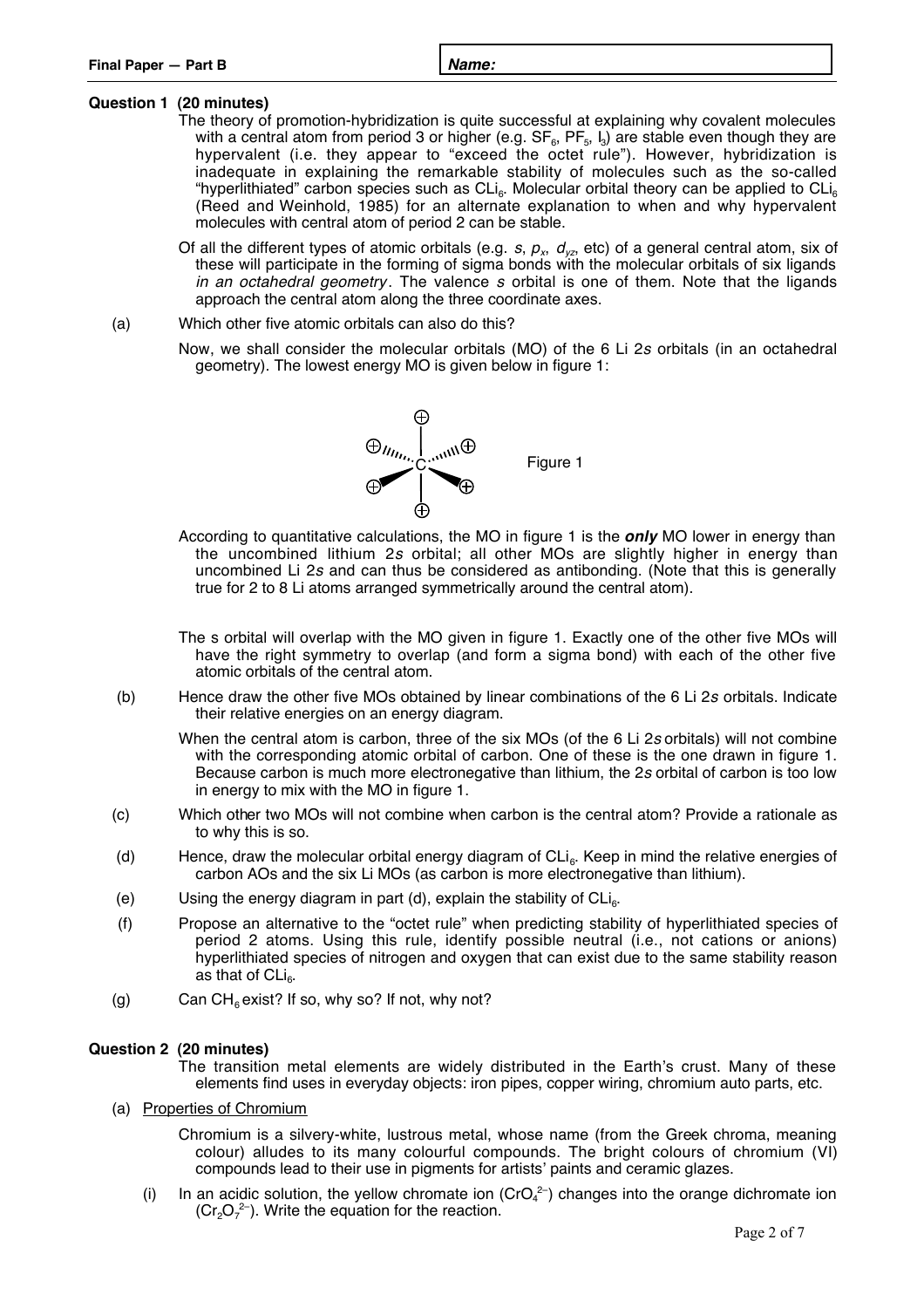- (ii) What is the oxidation state of each metal centre in the chromate ion and the dichromate ion?
- (iii) Is this a redox reaction? Explain.
- (iv) What is the main factor that controls the equilibrium position?
- (v) Draw the three-dimensional structures of CrO $_4^{2-}$  and Cr<sub>2</sub>O<sub>7</sub><sup>2-</sup>.
- (b) Uses of Chromium
	- An antique automobile bumper is to be chrome plated. The bumper is dipped into an acidic  $\text{Cr}_2\text{O}_7^{-2\text{-}}$  solution where it serves as the cathode of an electrolytic cell. (The atomic mass of Cr is 51.996; 1 F = 96,485 C.)
	- (i) Given that oxidation of  $H<sub>2</sub>O$  occurs at the anode, write equations for the two half-reactions and the overall cell reaction.
	- (ii) How many moles of oxygen gas will be evolved for every 52.0 g of chromium deposited?
	- (iii) If the current is 10.0 amperes, how long will it take to deposit 52.0 g of chromium onto the bumper?
	- (iv) What is the chemical reason that chromium is so useful for decorative plating on metals?
- (c) A qualitative test for chromium involves the treatment of an acidic dichromate solution with  $H_2O_2$ to give the unstable blue compound  $C_5$ , which can be stabilized by extraction into ether or the addition of a unidentate ligand such as pyridine (py) to give the isolatable pentagonal pyramidal complex  $CrO<sub>5</sub>(pv)$ .
	- (i) Write a balanced equation for the formation of  $CrO<sub>5</sub>$ .
	- (ii) What is the oxidation state of chromium in CrO<sub>5</sub> and CrO<sub>5</sub>(py)? Sketch the structure of  $CrO<sub>5</sub>(py)$ .

#### **Question 3 (40 minutes)**

**Data:**  $[Zn(CN)_4]^2$  + 2e<sup>-</sup>  $\longrightarrow$  Zn + 4CN<sup>-</sup> E° = -1.26 V  $[Au(CN)_2]^- + e^- \longrightarrow Au + 2CN^ E^\circ = -0.60 V$  $[Ag(CN)<sub>2</sub>]^- + e^- \longrightarrow Ag + 2CN^ E^{\circ} = -0.31 V$  $K_f$  ([Au(CN)<sub>2</sub>]<sup>-</sup>) = 4.00 x 10<sup>28</sup>

- (a) Metallic gold frequently is found in aluminosilicate rocks and it is finely dispersed among other minerals. It may be extracted by treating the crushed rock with aerated NaCN solution. During this process metallic gold is slowly converted to  $[Au(CN)_2]$ <sup>-</sup>, which is soluble in water (reaction 1).
	- After equilibrium had been reached, the aqueous phase is pumped off and the metallic gold is recovered from it by reacting the gold complex with zinc, which is converted to  $\mathsf{[Zn(CN)_4]}^{2-}$ (reaction 2).
	- (i) Write balanced ionic equations for reactions 1 and 2.

Gold in nature is frequently alloyed with silver which is also oxidised by aerated NaCN solution.

500.0 L of a solution 0.0100 M in  $[Au(CN)_2]^-$  and 0.00300 M in  $[Ag(CN)_2]^-$  was evaporated to one third of the original volume and was treated with 40.0 g of zinc.

- (ii) Assuming that deviation from standard conditions is unimportant and that all these redox reactions go essentially to completion, calculate the concentrations of  $\text{[Au(CN)}_{2}\text{]}$  and  $[Ag(CN)<sub>2</sub>]$ <sup>-</sup> after the reaction has ceased.
- (iii)  $[Au(CN)_2]$ <sup>-</sup> is a very stable complex under certain conditions. What concentration of cyanide ion is required to keep 99.0 mole % of the gold in solution in the form of the cyanide complex? You may assume that the formation of intermediate complexes is negligible.
- (b) A metal oxide **A** is dissolved in water and electrolysed. No gas was evolved in the reaction. A compound **B** was formed over the anode whilst a metal **C** was deposited on the cathode, with the mass of **C** being 1.79 times that of **B**. The combined weight of **B** and **C** was equal to **A**. Compound **B** was dissolved in slightly acidified water and electrolysed again. This time oxygen evolved at the anode whilst **C** is again formed at the cathode, this time the mass of **C** is half that of the amount of **C** obtained in the first electrolysis.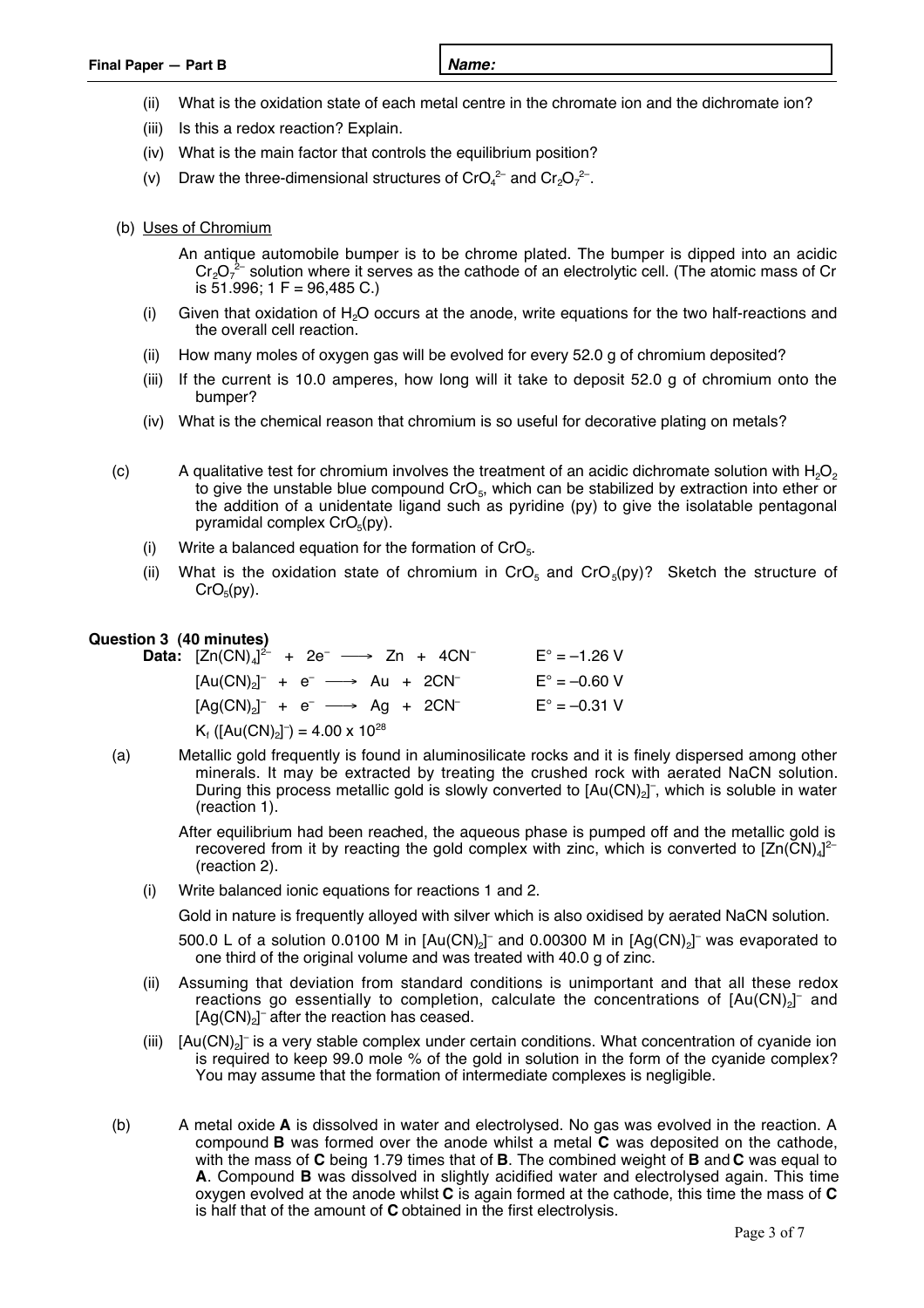| Final Paper - Part B | Name: |
|----------------------|-------|
|                      |       |

- (i) What is the percentage weight of oxygen in the metal oxide **A**?
- (ii) What is the percentage weight of oxygen in compound **B**?
- (iii) What is the ratio of the amount of metal reduced to metal oxidised in the first electrolytic step?
- (iv) Hence deduce the possible changes in oxidation state of the metal in the first electrolytic step (hint: there are two)
- (v) Hence deduce what **C** is (hint: oxygen has an oxidation number of –2 throughout the reactions).

#### **Question 4 (40 minutes)**

**Data:**  $R = 8.314$  J K<sup>-1</sup> mol<sup>-1</sup>

 $0^{\circ}$  C = 273.15 K

(a) It has puzzled chemists for some time how unimolecular elementary steps can actually occur; it seems far likelier that a molecule should react when colliding with another molecule (as in a bimolecular elementary step) than that it should somehow shake itself apart. In 1921, Frederick Lindemann proposed that reactions such as the isomerisation of methyl isocyanate,

CH<sub>3</sub>NC 
$$
(g) \rightarrow CH_3CN
$$
  $(g)$ ,

which is experimentally found to obey first-order kinetics (rate  $=$   $k[CH_3NC]$ ), actually occur by a mechanism where a molecule first gains sufficient energy to react from a collision with another molecule, then the energised molecule, written  $CH<sub>2</sub>NC<sup>*</sup>$ , isomerises to  $CH<sub>3</sub>CN$ .

2 CH<sub>3</sub>NC 
$$
\xrightarrow{k_1}
$$
 CH<sub>3</sub>NC<sup>\*</sup> + CH<sub>3</sub>NC  
CH<sub>3</sub>NC<sup>\*</sup>  $\xrightarrow{k_2}$  CH<sub>3</sub>CN

- Use the steady-state approximation to determine the rate of formation of  $CH_3CN$  for this mechanism. Under what conditions does it agree with the experimental rate law? How could you test this mechanism?
- (b) Very fast reactions pose a different challenge to experimentalists bent on measuring their rate constants. With modern equipment we can mix solutions in about  $10^{-3}$  s, but this isn't so brief on a molecular timescale: many reactions are already complete by the time the reaction mixture is homogenous.
	- To cope with this problem we need to be able to start reactions in even shorter times. One method is to change the temperature of a system at equilibrium; small temperature jumps can be achieved in about  $10^{-8}$  s. If the change in temperature changes the equilibrium constant, then the system will no longer be at equilibrium, and we can measure the rate at which it adjusts to new equilibrium concentrations.
	- (i) What thermodynamic condition must a reaction satisfy if a temperature jump is to change its equilibrium constant? Explain your reasoning.
		- One such reaction, which you have performed several times in the laboratory, is the formation of the triiodide ion in water:

$$
I_2 + I^- \stackrel{k_1}{\underset{k_{-1}}{\underbrace{\phantom{a}}}} I_3^-
$$

Let's call the equilibrium concentrations at the new temperature  $[I_2]_{eq}$ ,  $[I^-]_{eq}$  and  $[I_3^-]_{eq}$ respectively, and write the concentrations of each species as

$$
\begin{aligned}\n\left[\begin{smallmatrix} 1_2 \end{smallmatrix}\right] &= \left[\begin{smallmatrix} 1_2 \end{smallmatrix}\right]_{\text{eq}} - X \\
\left[\begin{smallmatrix} 1 \end{smallmatrix}\right] &= \left[\begin{smallmatrix} 1 \end{smallmatrix}\right]_{\text{eq}} - X \\
\left[\begin{smallmatrix} 1_3 \end{smallmatrix}\right] &= \left[\begin{smallmatrix} 1_3 \end{smallmatrix}\right]_{\text{eq}} + X\n\end{aligned}
$$

so that  $x$  is a parameter measuring the "distance" from the new equilibrium position, which eventually decreases to 0 as the reaction approaches equilibrium.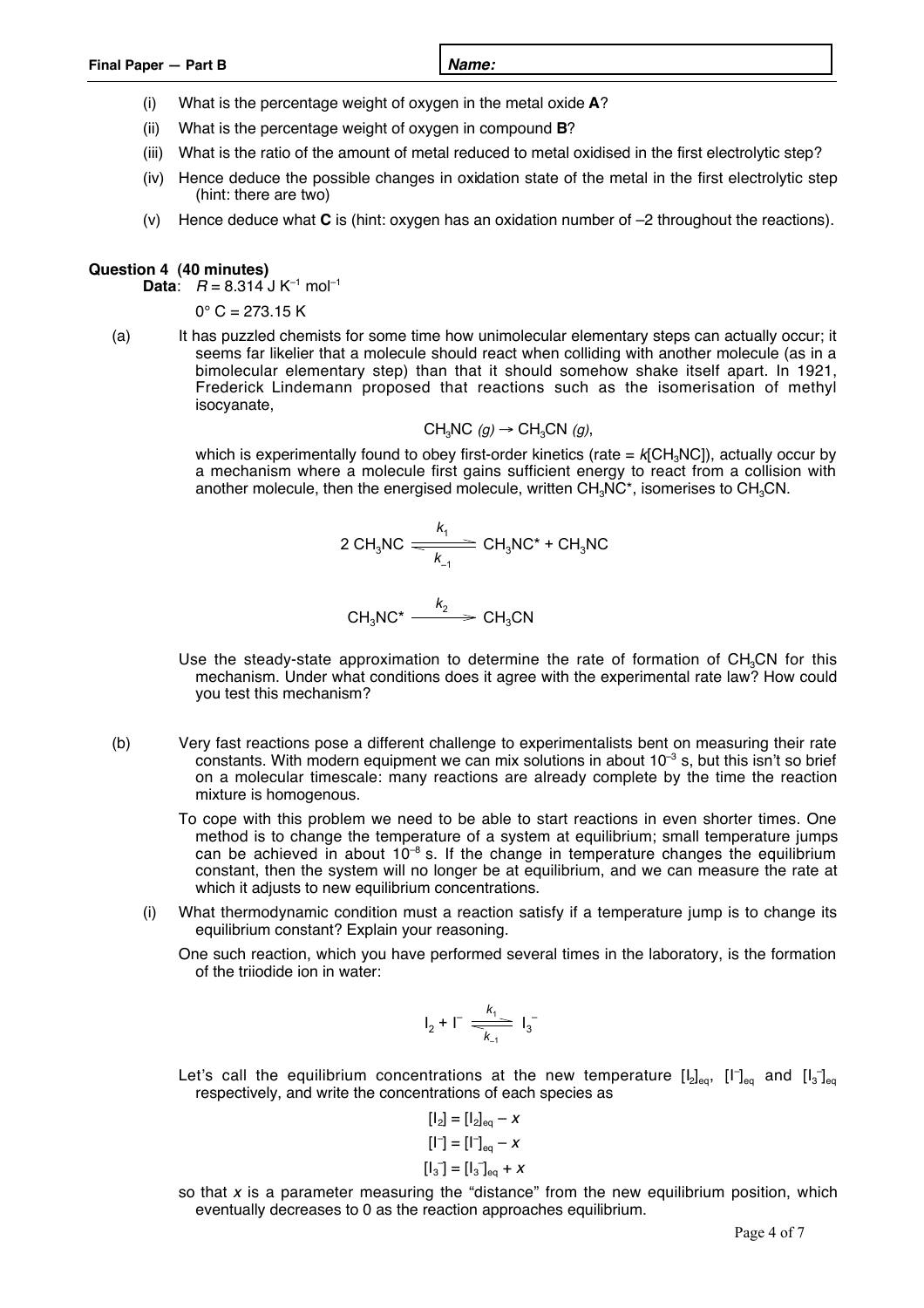(ii) From this definition of  $x$ , it follows that *t x* d  $\frac{dx}{dt}$  = (rate of forward reaction – rate of reverse reaction).

Express *t x*  $\frac{dx}{dt}$  in terms of x,  $k_1$ ,  $k_{-1}$ ,  $\left[\frac{1}{2}\right]_{eq}$ ,  $\left[\left[\begin{matrix}r \end{matrix}\right]_{eq}$  and  $\left[\begin{matrix}1_3 \end{matrix}\right]_{eq}$ .

We can simplify this expression in two ways. First, we can use the relationship between the rate and equilibrium constants for this reaction to relate  $k_1,\,k_{-1},\,[\mathsf{I}_2]_{\mathsf{eq}},\,[\mathsf{I}^\mathsf{-}]_{\mathsf{eq}}$  and  $[\mathsf{I}_3]_{\mathsf{eq}}.$ 

(iii) Write down the relationship between these quantities.

Secondly, if the temperature jump is small then x will be small and  $x^2$  so small that we can neglect it.

(iv) Use this and your results from (ii) and (iii) to prove that *t x*  $\frac{dx}{dt} = -rx$ , where  $r = k_1([[t_2]_{eq} + [t^-]_{eq}) + k_{-1}$ .

This is just the differential equation which we're used to solving for first-order reactions, and using the same techniques we can measure x over time and calculate  $r$ , the relaxation constant. In one experiment (Ruasse et al., 1986), a solution initially containing 1.0 mmol  $L^{-1}$ of  $I_2$ , 3.0 mmol L<sup>-1</sup> of I<sup>-</sup>, and no I<sub>3</sub><sup>-</sup> was prepared and allowed to equilibrate at 18.0 °C. The temperature was then quickly increased to 25.0 °C. At 25.0 °C,  $\Delta H^{\circ}$  = -18.8 kJ mol<sup>-1</sup> and  $\Delta S^{\circ}$  = –9.2 J K<sup>-1</sup> mol<sup>-1</sup> for this reaction.

- (v) Calculate the equilibrium constant K for this reaction at 25.0  $\degree$ C.
- (vi) Hence calculate  $( [I_2]_{eq} + [I^-]_{eq})$  at 25.0 °C.
- (vii) The relaxation constant r was measured to be 2.4 x 10<sup>7</sup> s<sup>-1</sup>. Use this and your results from (iv), (v) and (vi) to calculate the rate constants  $k_1$  and  $k_1$  for the formation and dissociation of the triiodide ion.
- (c) Kinetic data can even be used to compute thermodynamic parameters for short-lived intermediates. For instance, the isopropyl radical has been characterised (Seakins et al., 1992) through the reaction

$$
iso-C_3H_7 + HBr \rightarrow C_3H_8 + Br.
$$

The reaction was found to have Arrhenius parameters  $A = 9.5$  x 10<sup>8</sup> L mol<sup>-1</sup> s<sup>-1</sup> and  $E_{\rm a}$  = –6.4 kJ mol<sup>-1</sup> as written, and A' = 5.1 x 10<sup>10</sup> L mol<sup>-1</sup> s<sup>-1</sup> and  $E_{\rm a}$ ' = 36 kJ mol<sup>-1</sup> in the reverse direction.

- (i) Calculate  $\Delta H^{\circ}$  and  $\Delta S^{\circ}$  for this reaction, assuming that these quantities are independent of temperature over the range considered.
- (ii) Hence calculate  $\Delta_f H^{\circ}$ ,  $S^{\circ}$  and  $\Delta_f G^{\circ}$  for the isopropyl radical at 298 K.

#### **Data at 298 K:**

|                | $\Delta_f H^{\circ}/kJ$ mol <sup>-1</sup> | $S^{\circ}$ /J K <sup>-1</sup> mol <sup>-1</sup> |
|----------------|-------------------------------------------|--------------------------------------------------|
| $C_3H_8$       | $-103.85$                                 | 269.91                                           |
| <b>HBr</b>     | $-36.40$                                  | 198.70                                           |
| Br             | 111.88                                    | 175.02                                           |
| H <sub>2</sub> |                                           | 130.68                                           |
| C              |                                           | 5.47                                             |

(iii) Can you suggest why the reaction appears to have a negative activation energy?

#### **Question 5 (20 minutes)**

Thiamine (vitamin B1) is a cofactor present in all living systems. Its active form, thiamine pyrophosphate, is shown below, with an abbreviated form on the right: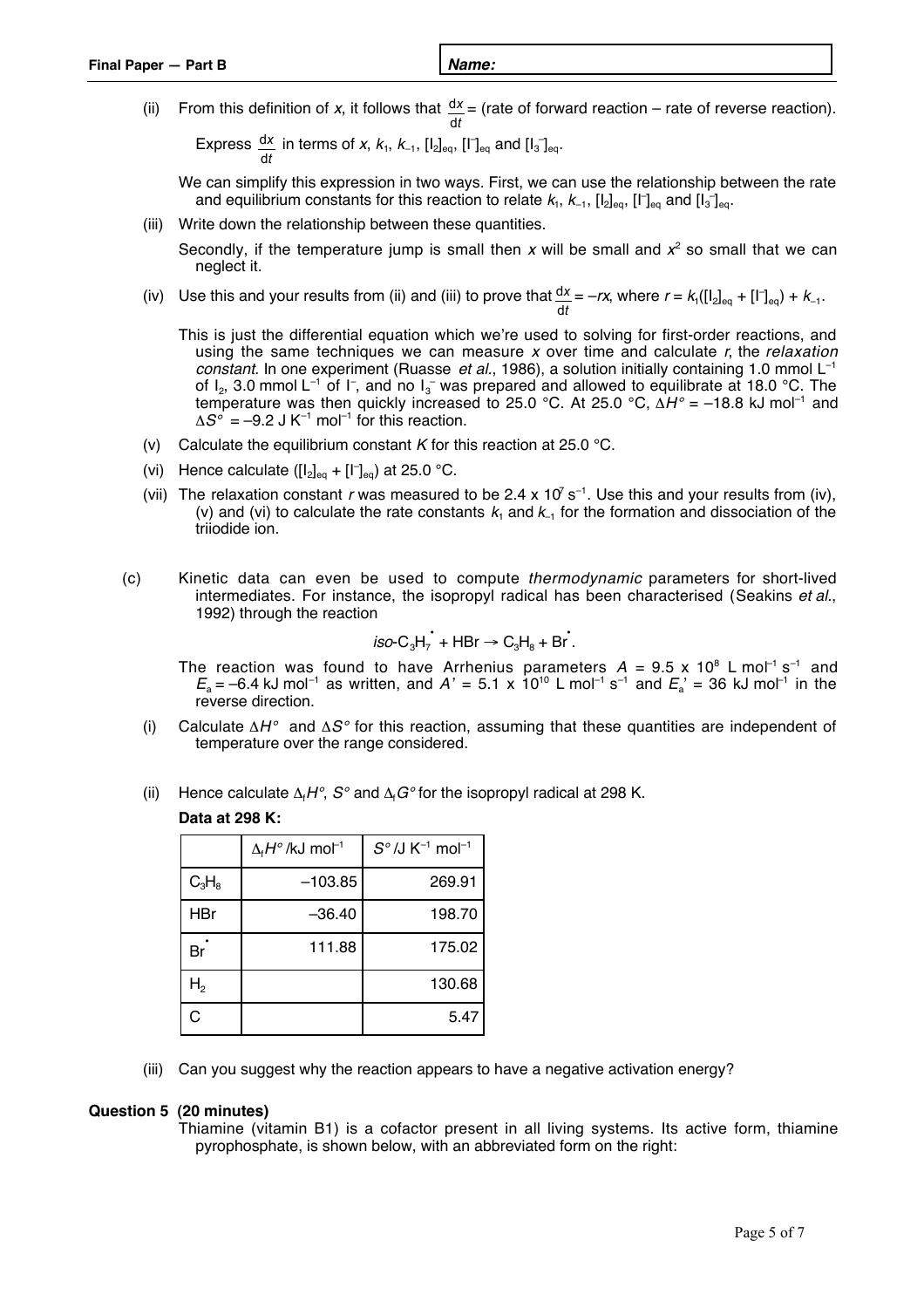

thiamine pyrophosphate

The first step in thiamine pyrophosphate reactions relies on the fact that it can be easily deprotonated.

(a) Explain the difference in pKa values between the following two compounds (C2 and H2 are the carbon and hydrogen, respectively, between the N and S).



(b) Draw structures to explain the acidity of the C2-methyl protons in the following compound:



Thiamine pyrophosphate is used as a cofactor in pyruvate decarboxylase, used by yeast to convert pyruvate into acetaldehyde, as shown below:



- (c) From (a) and (b), or otherwise, propose a mechanism for this reaction (you may use the abbreviated structure of thiamine pyrophosphate in the first diagram to save time).
- (d) On December 3, 1984 in Bhopal, India, approximately 40 tonnes of methyl isocyanate (Me-N=C=O) was released from a Union Carbide insecticide plant, resulting in the deaths of tens of thousands of people, with hundreds of thousands also affected. In terms of what you know